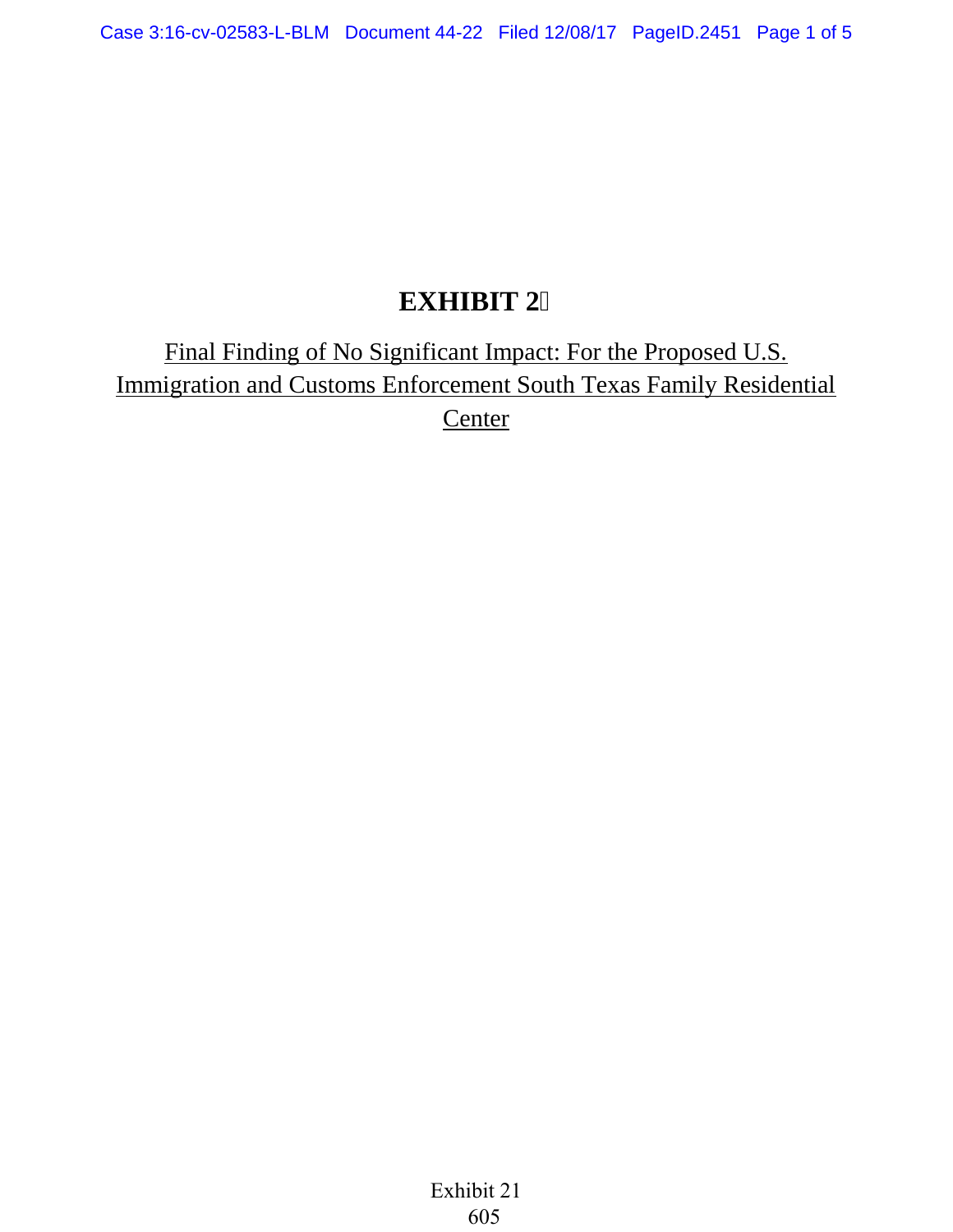## **August 2014 FINAL FINDING OF NO SIGNIFICANT IMPACT** FOR THE PROPOSED U.S. IMMIGRATION AND CUSTOMS ENFORCEMENT SOUTH TEXAS FAMILY RESIDENTIAL CENTER DILLEY, TEXAS

**Background:** On August 12, 2014, Dr. Teresa Pohlman, Director of Sustainability and Environmental Programs (SEP) for the Department of Homeland Security (DHS) signed a Finding of No Significant Impact (DHS FONSI) for the Department's actions to address an increased influx of unaccompanied children and family units across the southwest border of the United States. Pursuant to the National Environmental Policy Act of 1969 (NEPA), Council on Environmental Quality (CEQ) regulations found at 40 C.F.R. Parts 1500-1508, and DHS NEPA implementing procedures (DHS Directive 023-01, Environmental Planning Program), DHS conducted a Programmatic Environmental Assessment (PEA) of the range of Departmental actions intended to handle this increased influx. The PEA covers transportation of family units and the rapid provision of adequate housing facilities for family units pending disposition of their respective immigration proceedings by U.S. Immigration and Customs Enforcement (ICE), an operational component of DHS. The PEA is available at https://www.federalregister.gov/articles [/2014/08/14/2014-19209/environmental-planning-and-historic](https://www.federalregister.gov/articles)[preservation-program](https://www.federalregister.gov/articles) and at [http://www.dhs.gov/nepa.](http://www.dhs.gov/nepa)

ICE proposes to enter into an intergovernmental service agreement (IGSA) with a municipality for the provision of family unit housing services for 2,400 persons at the proposed South Texas Family Residential Center (STFRC) near the city of Dilley, Texas. The municipality would subcontract with a private services provider, which would in turn construct and operate the facility. DHS, including ICE, has determined that the PEA covers significant areas of analysis for this sort of activity and has found that there would be either no or only minor impacts to the quality of the human environment. However, because certain site-specific considerations for the STFRC warrant a closer examination under NEPA, DHS and ICE have prepared a Supplemental Environmental Assessment (SEA) and analyzed potential impacts on the human and natural environment from the construction, operation, and maintenance of the STFRC.

**Purpose and Need:** The SEA adopts the description of the purpose and need set out in the PEA, as applicable. Specifically, the purpose of the proposed STFRC is for ICE to meet its mission requirements to house family units pending the disposition of their immigration proceedings. The proposed STFRC is on an expedited implementation schedule as determined by ICE leadership to rapidly provide appropriate housing requirements for family units as part of the Department's overall response to the influx of unaccompanied children (Presidential Memorandum of June 2, 2014) and family units across the southwest border. ICE has determined that in order to fulfill this requirement, it needs to rapidly obtain appropriate housing, support services, and support staff for 2,400 women and children. ICE's family residential center must be able to immediately house some family units. The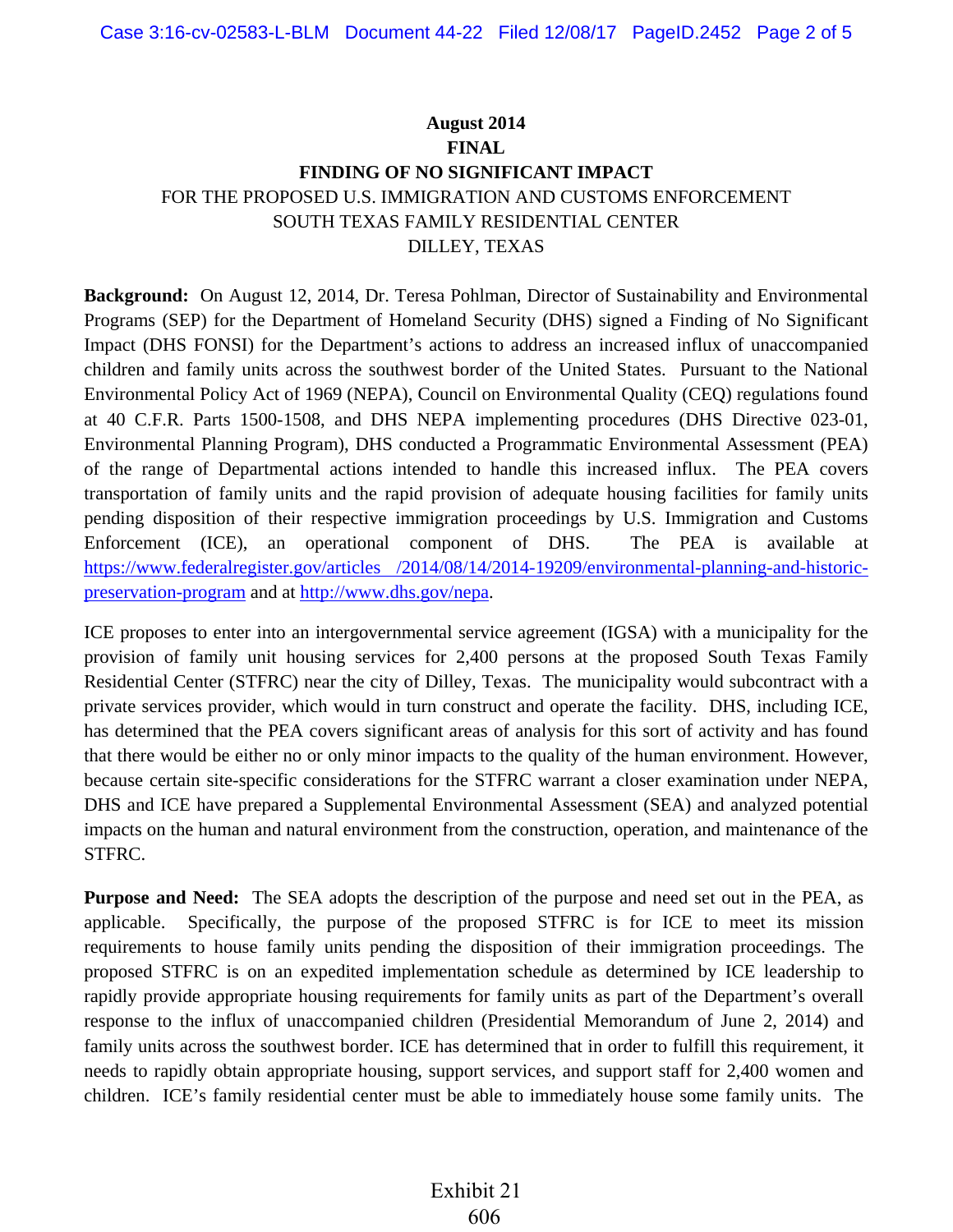evaluation criteria for this site specific action included being located on or near a major highway, not farther than a one and one-half hours' drive from a major metropolitan center, and within one and onehalf hours' drive from the Southwest Border in the Rio Grande Valley. The siting of the STFRC near the city of Dilley, Texas meets these criteria.

**Proposed Action:** The Proposed Action consists of the construction, operation, and maintenance of a facility to house family units in conformance with appropriate standards, and transportation of family unit members as necessary. The facility would be located on a parcel of land leased from a private landowner and would be accessed from State Highway 85, west of Dilley, Texas. The facility would encompass a total of approximately 51.5 acres and would consist of dormitories and support facilities (e.g., recreation, dining, medical, educational, courtrooms) for 2,400 persons at full operational capacity (FOC). FOC would also necessitate a support staff of 600 persons, split among shifts. A secure vehicular access entrance would be provided from State Highway 85 into the facility.

**Alternatives Considered:** Four alternatives were identified and considered during the planning stages of the proposed project. Two of these alternatives (Carrizo Springs and the Port Isabel Detention Center (PIDC)) were eliminated from further consideration because they did not meet the Purpose and Need for the Proposed Action. The Carrizo Springs alternative was eliminated because of its distance to the nearest major metropolitan area and increased logistical requirements for ICE. The PIDC alternative was eliminated because of immediate housing concerns and potential impacts and/or protection of habitat for the Federally-listed endangered Ocelot. Subsequently, the No Action Alternative and the Proposed Action Alternative were carried forward for further analysis. Under the No Action Alternative, the STFRC would not be constructed. The Purpose and Need would not be met under the No Action Alternative, leading to increased processing and transportation inefficiencies, and potentially housing family unit members in overcrowded and substandard facilities that could pose health and safety risks to both residents and staff. The Proposed Action Alternative would satisfy the Purpose and Need by providing the necessary added capacity to accomplish ICE's mission in conformance with appropriate standards as well as yielding increased operational efficiency.

**Affected Environment and Consequences:** The Proposed Action Alternative would not significantly impact any of the resources analyzed in the SEA. Implementation of the Proposed Action would have minor and temporary impacts on land use, biological resources, air quality, and noise. A summary of the resources analyzed and the consequences of the implementation of the Proposed Action is presented below.

Land Use: No significant impact. Minor impacts include the loss of 51.5 acres of relatively low-grade agricultural land well suited for rangeland and some cropland. The proposed conversion is consistent with the Farmland Protection Policy Act (FPPA). Temporary impact to soil erosion may occur during the land clearing and/or disturbance phase of construction. Appropriate construction Best Management Practices (BMPs) would be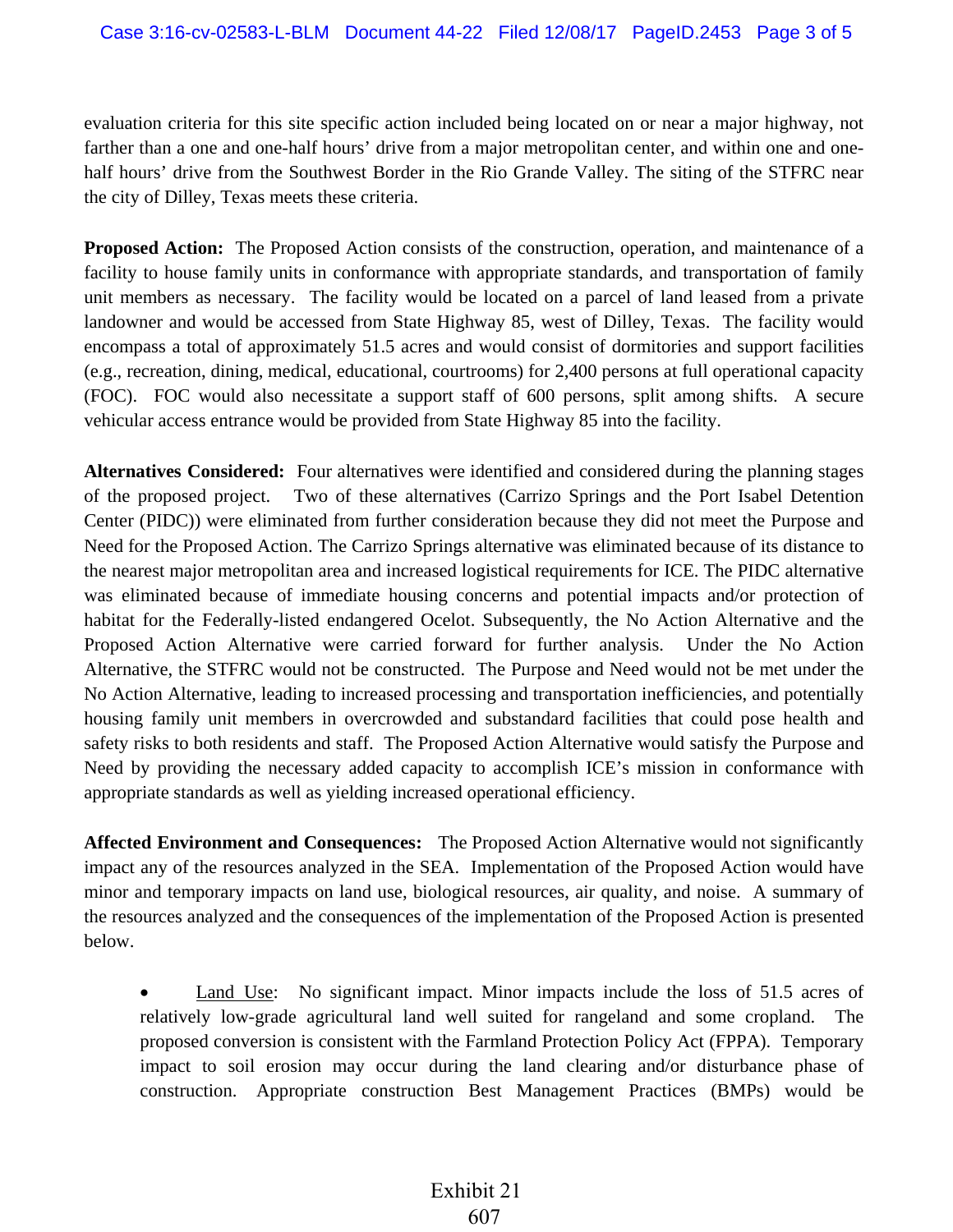maintained to reduce soil erosion until permanent stabilization is achieved.

Water Resources: No significant impact. Sufficient capacity exists within local utility suppliers to accommodate increases in demand for potable water and wastewater treatment.

• Biological Resources: No significant impact. No critical wildlife habitat occurs at the site. There would be no impact to Federally and State-listed endangered species and only minor impacts to State listed threatened species are expected to occur.

• Utilities and Infrastructure: No significant impact. Sufficient capacity exists within local utility suppliers to accommodate increases in demand.

• Historic Properties: No impacts are anticipated to historic properties, including archaeological resources. No significant historic properties were identified in the Area of Potential Effect (APE).

• Air Quality: No significant impact. Minor and temporary impacts will result from equipment and fugitive dust emissions during construction. Emissions are not estimated to exceed Federal *de minimis* thresholds.

Noise: No significant impact. Minor and temporary impacts will result from construction activities.

• Greenhouse Gas & Climate Change: No significant impact. Direct GHG emissions are anticipated to be minimal.

Social Environment & Environmental Justice: No significant impact. Minority and lowincome communities would not experience a disproportionally high and adverse environmental impact. Minor positive impacts may be realized through an increase in local employment.

• Cumulative Impacts: The impacts of the Proposed Action, when combined with impacts from other present or planned development in the surrounding area, will not result in significant adverse cumulative impacts.

**Best Management Practices:** This FONSI and the SEA are premised on adoption of all mitigation measures as described in the DHS PEA, as applicable. Additional site specific BMPs will be implemented during the construction and operation of the STFRC, and are described throughout the SEA. These BMPs include:

- 1. Preparation and implementation of a Stormwater Pollution Prevention Plan (SWPPP) to reduce soil erosion, control stormwater runoff, and prevent sedimentation during construction. The SWPPP will outline procedures for minimizing the length of time soil is exposed to wind and rain, provide provisions for establishing vegetation as quickly as possible on disturbed areas following construction activities, and contain eroded material as practicable.
- 2. Implementation of wildlife conservation measures such as limiting vehicular traffic to/from the facility between the hours of 7:00 PM and 7:00 AM daily as practicable, briefing construction crews on the possibility of threatened or endangered species sightings (e.g., ocelots or horned lizards), and conducting orientation training on identifying characteristics of any listed species.
- 3. Preparation and implementation of a Spill Prevention, Control, and Countermeasure (SPCC)